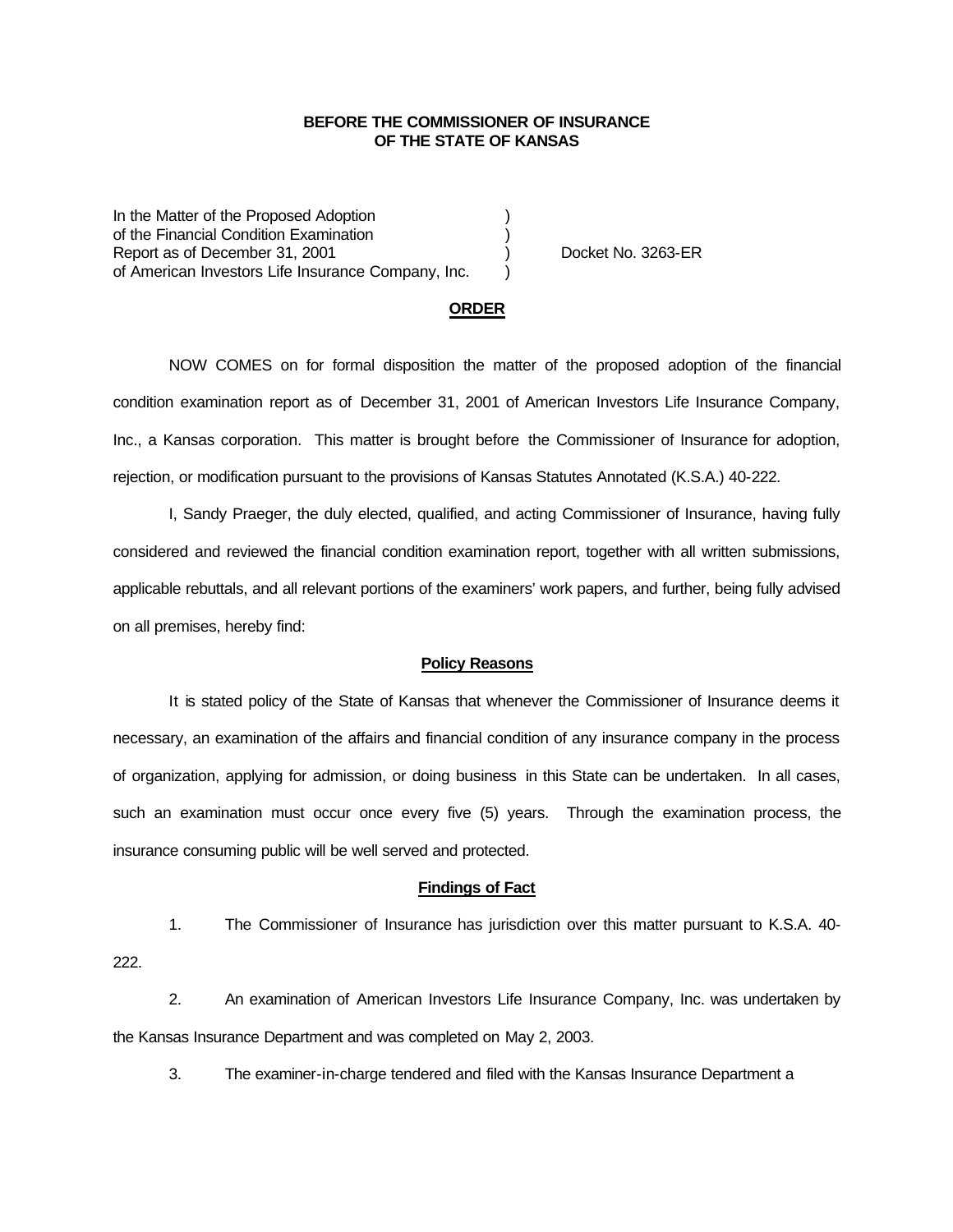verified written report of the examination within thirty (30) days following completion of the examination, to wit; May 2, 2003.

4. Following receipt of the verified report, the Kansas Insurance Department transmitted the report to American Investors Life Insurance Company, Inc. on May 20, 2003, with a duly executed notice advising the company of its opportunity to prepare and submit to the Kansas Insurance Department a written submission or rebuttal with respect to any and all matters contained in the report. American Investors Life Insurance Company, Inc. was further advised that any written submission or rebuttal needed to be filed with the Kansas Insurance Department no later than thirty (30) days after receipt of the verified report.

5. American Investors Life Insurance Company, Inc. filed a written Rebuttal of the verified report on June 18, 2003.

6. The Kansas Insurance Department transmitted the revised report to American Investors Life Insurance Company, Inc. on October 9, 2003, with a duly executed notice advising the company of its opportunity to prepare and submit to the Kansas Insurance Department a written submission or rebuttal with respect to any and all matters contained in the report. American Investors Life Insurance Company, Inc. was further advised that any written submission or rebuttal needed to be filed with the Kansas Insurance Department no later than ten (10) days after receipt of the verified report.

7. American Investors Life Insurance Company, Inc. filed a written request for extension in time to reply to the verified report on October 20, 2003.

8. The Kansas Insurance Department granted the requested 30 day extension on October 23, 2003.

9. American Investors Life Insurance Company, Inc. filed a written acceptance of the verified report on November 26, 2003.

10. Based upon the written submission tendered by American Investors Life Insurance Company, Inc., the company takes no exceptions to matters contained in the verified report.

11. Within thirty (30) days of the end of the time period allowed for written submission or rebuttal, the Commissioner of Insurance fully reviewed the report, together with all written submissions and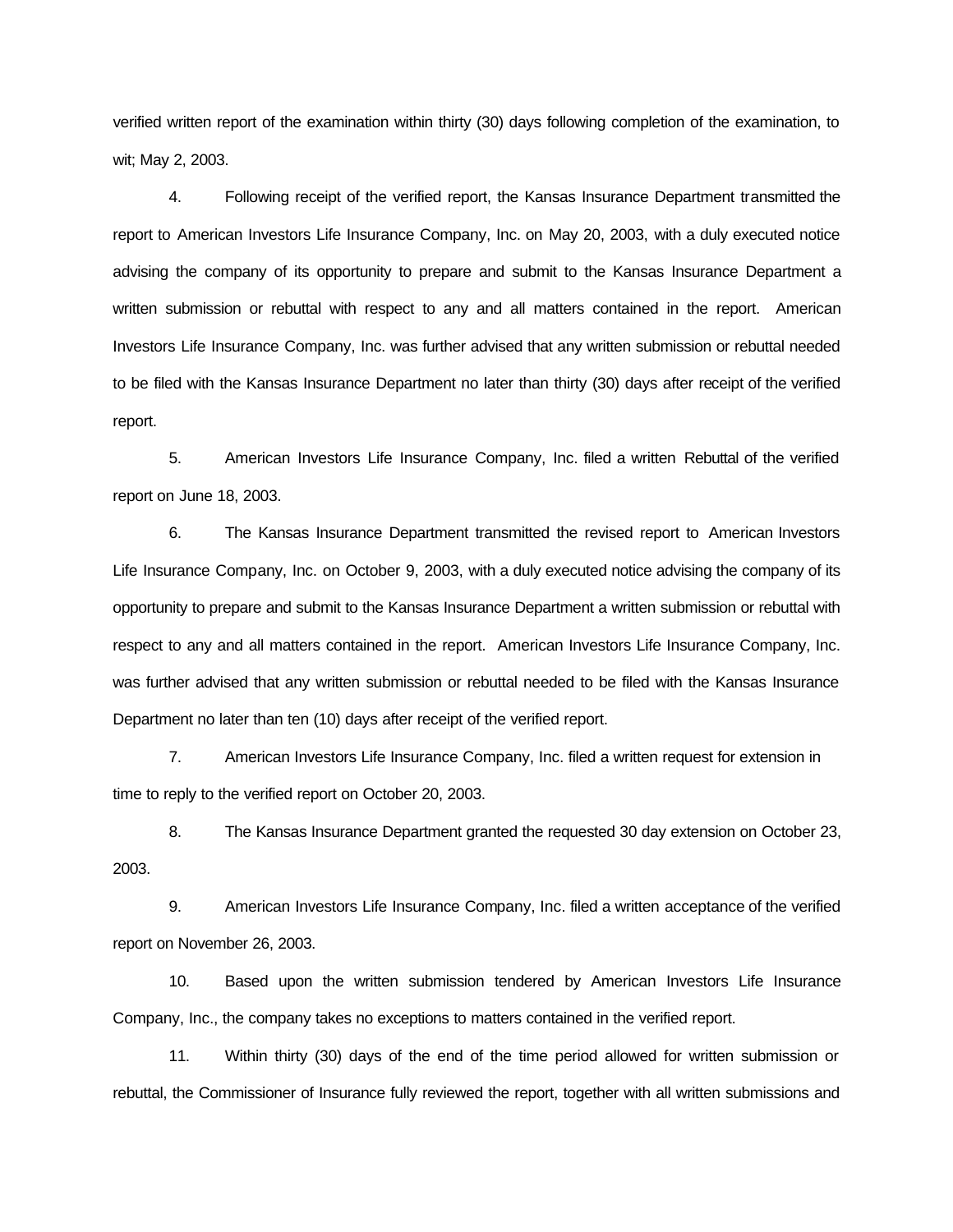rebuttals provided by American Investors Life Insurance Company, Inc.. The Commissioner of Insurance

further reviewed all relevant workpapers.

12. No other written submissions or rebuttals were submitted by American Investors Life Insurance Company, Inc..

## **Conclusion of Law**

13. K.S.A. 40-222(d)(2) provides:

"Within 30 days of the end of the period allowed for the receipt of written submissions or rebuttals, the commissioner shall fully consider and review the report, together with any written submissions or rebuttals and any relevant portions of the examiners workpapers and enter an order:

- (A) Adopting the examination report as filed or with modification or corrections. If the examination report reveals that the company is operating in violation of any law, regulation or prior order of the commissioner, the commissioner may order the company to take any action the commissioner considers necessary and appropriate to cure such violations; or
- (B) rejecting the examination report with directions to the examiners to reopen the examination for purposes of obtaining additional data, documentation or information, and refiling pursuant to subsection (k); or
- (C) call and conduct a fact-finding hearing in accordance with K.S.A. 40-281 and amendments thereto for purposes of obtaining additional documentation, data, information and testimony."
- 14. Based upon the Finding of Fact enumerated in paragraphs #1 through #12 above, the

financial condition examination report as of December 31, 2001 of American Investors Life Insurance

Company, Inc. should be adopted.

# **IT IS THEREFORE, BY THE COMMISSIONER OF INSURANCE, ORDERED THAT:**

1. The financial condition examination report as of December 31, 2001 of American Investors

Life Insurance Company, Inc., here is adopted.

2. The Commissioner of Insurance retains jurisdiction over this matter to issue any and all

further Orders deemed appropriate or to take such further action necessary to dispose of this matter.